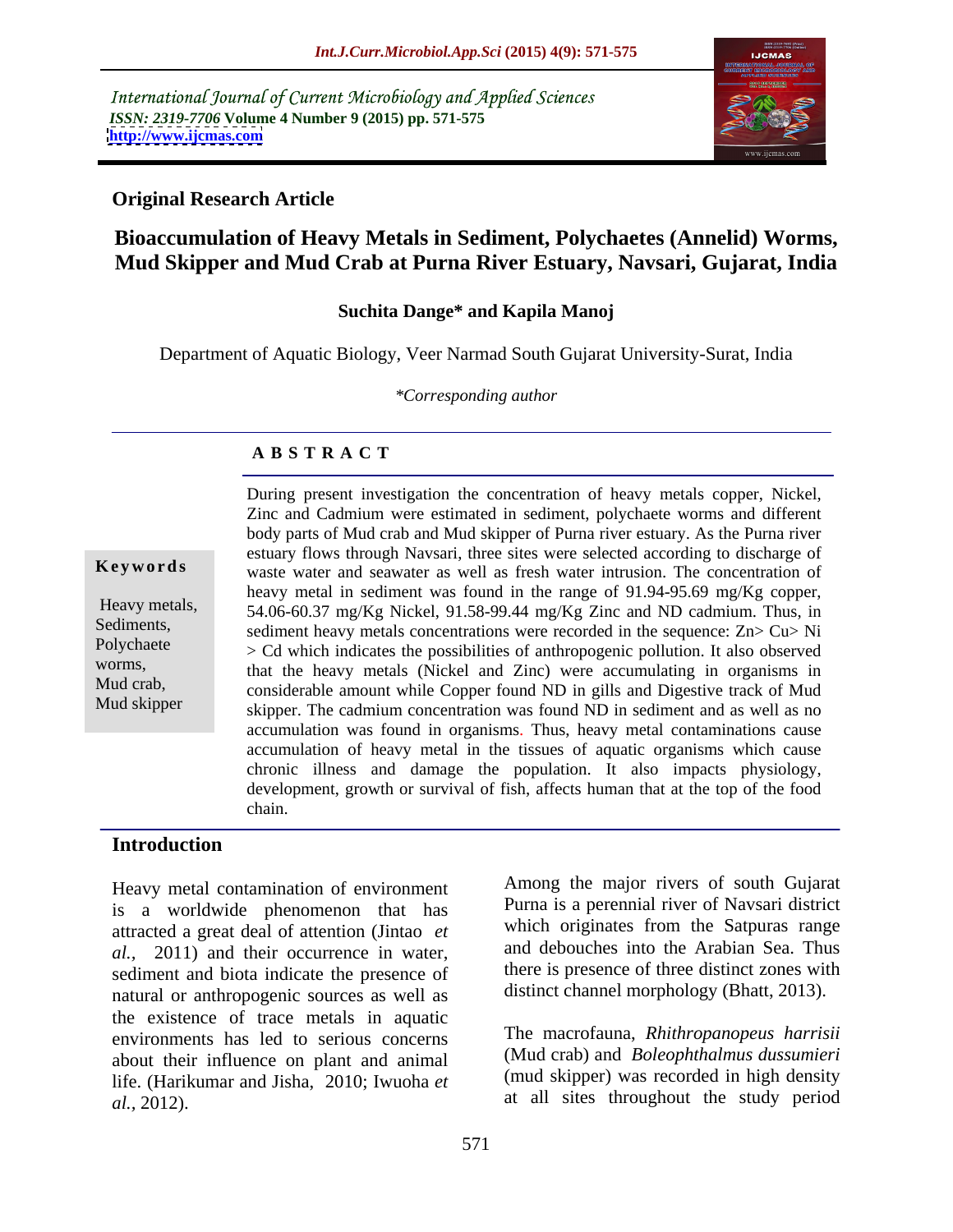which may be due to the presence of muddy *diversicolor* and *Capitella capitata* were

products, chemical, rubber and plastic

potentially available to deposit-feeding long acrylic core of 9 cm diameter. USEPAtake up pollutants from the ambient water, sediment and from food, and the pollutant concentrations in their tissues (or sometimes the changes in such concentrations) provide a time-integrated measure of contaminant The concentration of heavy metals in

The sampling stations selected for the study are Site 1- Jalalpore Marine dominated zone In polychaete worms the copper was found and inlet of domestic sewage; Site 2- Kasbapore River dominated zone, 40.23 mg/Kg was found at Veraval site. anthropogenic pollution and discharge of anthropogenic pollution. The area the most useful indicators of

metals, Polychaetes (Annelid) worms, Mud affects sensitivity of *N. diversicolor* to

substratum and the detritus as organic food washed with distilled water, kept in cleaned as well as polychaete worms *Nereis*  plastic bags and stored frozen until analysis also found in the intertidal region of Purna preserved specimen (wet weight) and tissue river estuary. was taken and digested by adding 10 ml of There are so many small scale industries  $HCLO<sub>3</sub>$  in beaker, covered with a watch particularly of food products, Metal glass till initial reaction subsided in about 1 products manufacturing are developed in the plate till reduction of volume occur up to 2-5 Navsari which discharge their effluent into ml. The digested samples were allowed to the river which cause contamination in water cool, filtered through whatman No. 41 filter and sediment. paper, transferred to 50 ml volumetric flasks The heavy metals, they are bound to the (El-sayed *et al.,* 2011). Sediment was particulate fraction of the sediment and are collected from intertidal area by using 30 cm benthic fauna, whether or not these metals 3050 B method used for the digestion of are essential to metabolism. Different heavy metalswith addition of nitric acid and invertebrates accumulate metals to different hydrochloric acid in 2.5 gm dry sample. concentrations in their tissues, organs and This digested sample was filtered through thence their bodies. The use of invertebrates whatman 41 filter paper and final volume as bioindicators could help to quantify the makes up to 100 ml.The digests were kept in biologically available level of conservative plastic bottles and selected heavy metal contaminants in aquatic ecosystems. They concentrations were determined using an skipper and mud crab were collected and was carried out. Suitable gram of the freshly prepared 1:1 concentrated  $HNO<sub>3</sub>$ hour and gently heated at 160 ºC on a hot and made up to mark with de-ionized water. USEPA- Atomic Absorption Spectrophotometer.

# **Results and Discussion**

bioavailability (Zulkifli *et al.,* 2012). sediment showed in table 1. It observed that **Materials and Methods Statemart Equation** in the sequence: Zn> Cu> Ni. Cadmium heavy metals concentrations were recorded in the sequence: Zn> Cu> Ni. Cadmium found ND in sediment.

ND at Jalalpore and Kasbapore site while

smashanbhumi waste and Site 3- Veraval Laboratory and field studies with Nereid Central Zone, Inlet of domestic sewage and polychaete suggest that body wall and gut To check the bioaccumulation rate of heavy the greatest concentration potential. Salinity are the most useful indicators of environmental copper as these tissues show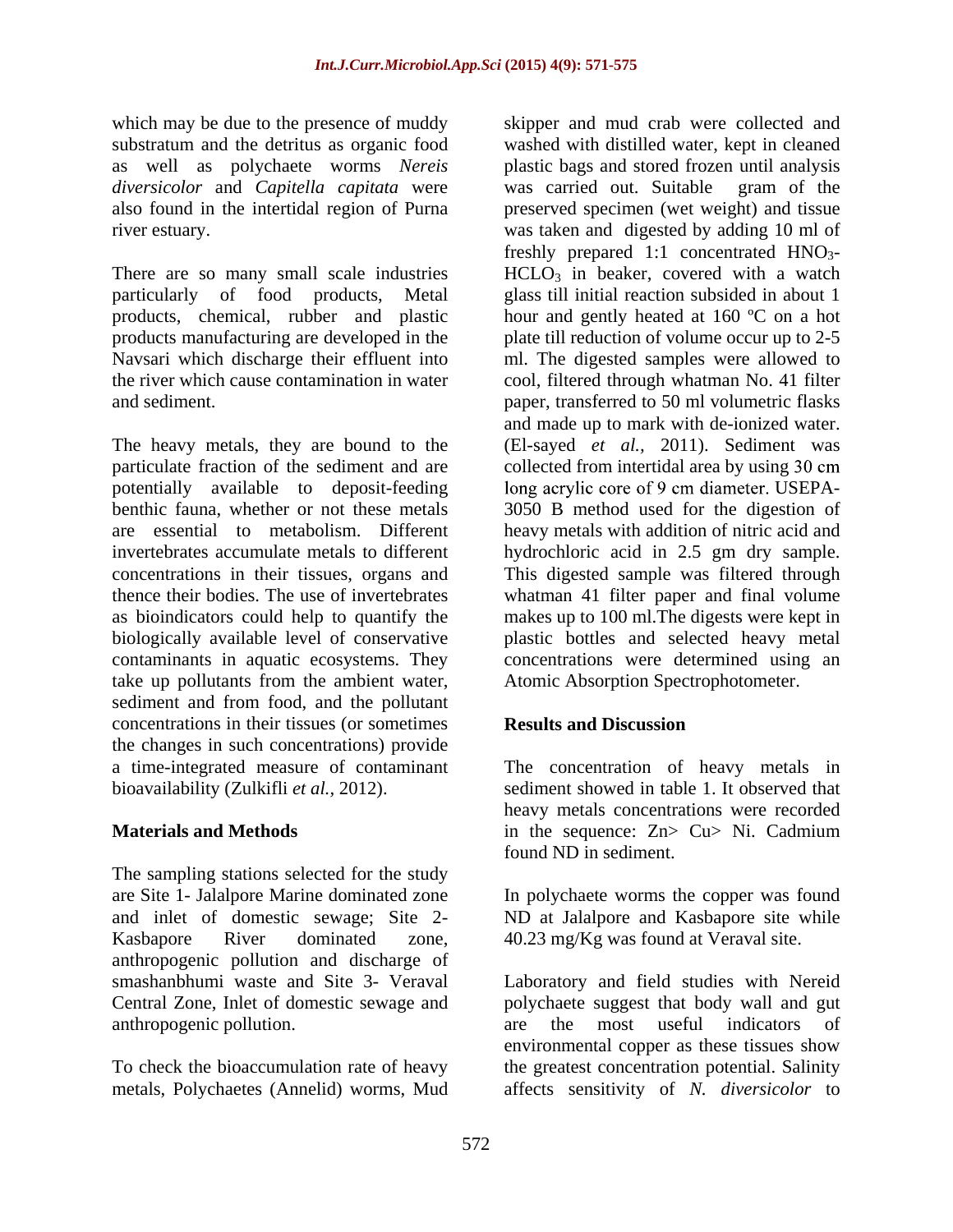copper stress, with adverse effects most Salinity interactions are significant and amino acids may contain 20-70% zinc.

mg/Kg found at Jalalpore and Kasbapore crustaceans usually increased with followed by Jalalpore site 41.44 mg/Kg and Kasbapore site 22.8 mg/Kg.

feeding habits as diet is the most important route of copper accumulation in aquatic animals. The cadmium accumulation was not

Eisler, 2010 suggested that for crustacean different body parts of mud crab and mud zinc is not limiting, and in several cases skipper as it was also not detected sediment probably accumulated far in excess of sample at all the sites during present biological requirements. Zn is present in serum and serves mainly as co-factor of carbonic anhydrase, the principle enzyme Abdulha et al., 2007 observed that the involved in calcification. Serum Zinc organisms have large capacity for Zinc and concentration in crustacean seem to be independent of season, water temperature role of those metals as essential element for and salinity. In crustacean excess zinc is

pronounced at comparatively high and low and subsequently transported to storage or salinities. Thus, Copper-Temperature- detoxicification sites, soluble proteins and complex in this species (Eisler, 2010). Crustacean can regulate body concentrations The accumulation of Nickel was also although the ways in which regulation is observed maximum 298.85 mg/Kg at achieved vary among species. The body zinc Veraval site while 61.49 mg/Kg and 40.71 concentration at which zinc is regulated in site. Zinc accumulation also found temperature, salinity, molting frequency, maximum at Veraval site 143.68 mg/Kg bioavaibility of the uncomplexed free metal usually sequestered by metal binding protein amino acids may contain 20-70% zinc. of zinc against fluctuations in intake, crustaceans usually increased with ions and chelators in the medium.

Eisler, 2010 suggested that Body zinc accumulation of copper was found in gills burdens of Nereid worms tend to reflect zinc and muscles at all the sites while 11.34 burdens in the surrounding sediments. mg/Kg, 11.54 mg/Kg and 11.92 mg/Kg was Table 2 shows the accumulation of selected Kasbapore and Veraval site respectively. heavy metals in different parts of body of The same was observed by Khayatzadeh Mud crab and Mud skipper. and Abbasi, 2010. Nickel was also found It observed that the heavy metal Copper, sites where as among the heavy metals zinc Nickel and Zinc were accumulated in all was found highest in all body parts at all parts (Chelipeds, Walking legs, carapace sites except digestive track of mud skipper and other parts of the body) of the mud crab at Kasbapore site which showed higher whereas there was no accumulation of accumulation of Nickel. At Jalalpore and cadmium was observed. Veraval site higher accumulation of Zinc Kamaruzzaman *et al.,* 2012 believed that the digestive track. At Kasbapore site it was copper accumulated in crabs is due to their found highly accumulated in gills followed In mud skipper there was there was no reported in digestive track at Jalalpore, in all body parts of Mud skipper at all the was found in muscles followed by Gills and by digestive track and muscles.

> The cadmium accumulation was not detected in polychaete worms as well as investigation.

Abdulha *et al.,* 2007 observed that the Copper intake. This could be explaining by aquatic organisms.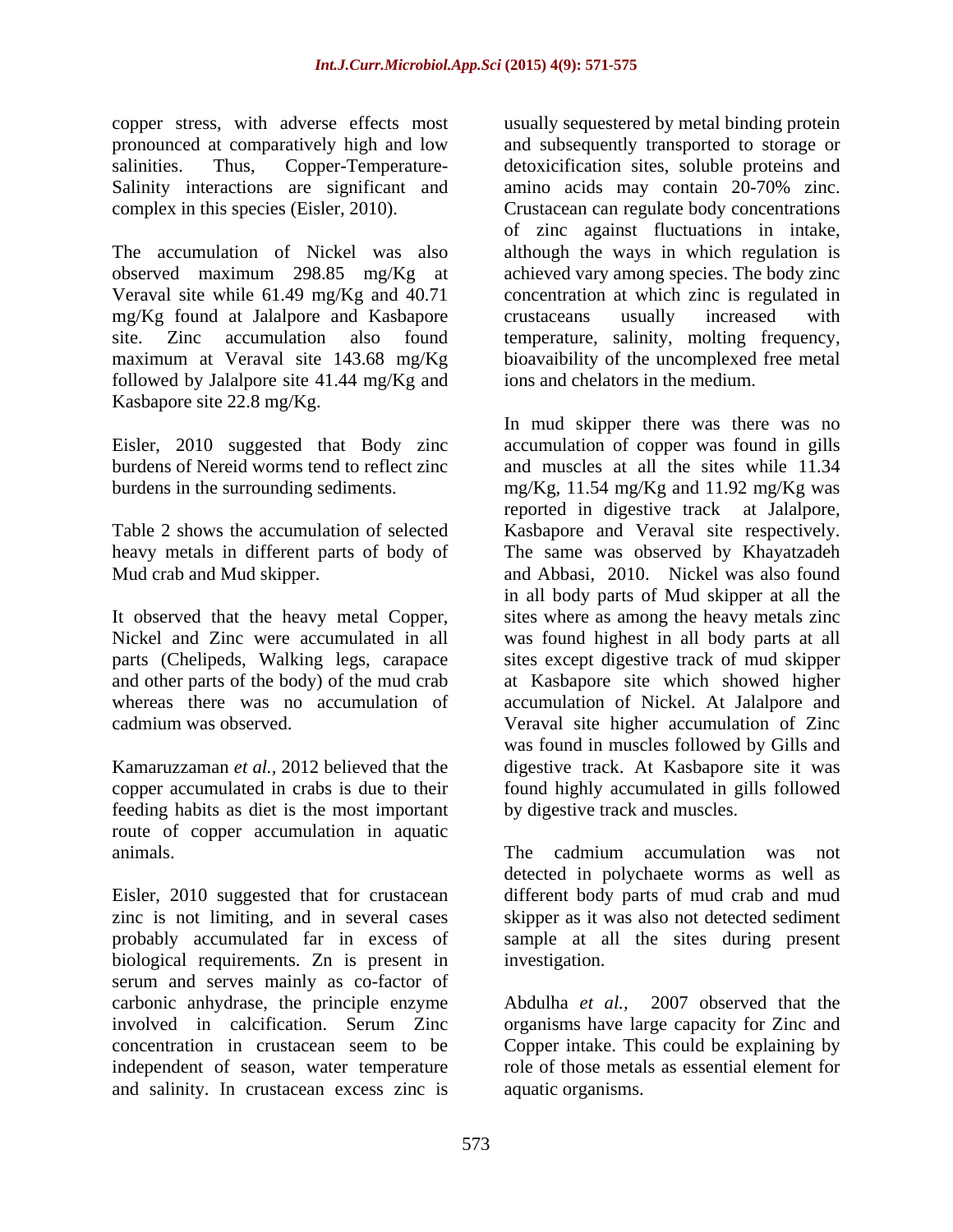### *Int.J.Curr.Microbiol.App.Sci* **(2015) 4(9): 571-575**

| Sr. No. |                                                                                                 |       | $\mathbf{v}$ and in an a<br><b>Deanne</b> |       |       | Polychaete worms            |                |
|---------|-------------------------------------------------------------------------------------------------|-------|-------------------------------------------|-------|-------|-----------------------------|----------------|
|         | Heavy metals<br>the contract of the contract of the contract of the contract of the contract of |       | ng/Kg).<br>$\sim$ 0 $\sim$                |       |       | $\sim$ $\sim$ $\sim$ $\sim$ |                |
|         |                                                                                                 |       |                                           |       |       |                             |                |
|         | ∪u                                                                                              | 91.94 | 93.33                                     | 95.69 | ND    | ND                          | 40.22<br>40.ZJ |
|         |                                                                                                 | 60.37 | 54.06                                     | 55.12 | 61.49 | 40.71                       | 298.85         |
|         | $\Box$                                                                                          | 91.58 | 93.81                                     | 99.44 | 41.44 | 22.8                        | 143.68         |
|         | $\sim$ 1                                                                                        |       | ND.                                       | ND.   | ND.   | ND.                         | ND             |

### **Table.1** Showing accumulation of heavy metals in faunal organisms

**Table.2** Showing accumulation of heavy metals in different parts the of body of Mud crab

|                                    | Heavy           |                 |                        |              | Mud crab $(mg/Kg)$                                  |          |  |                            |                 |
|------------------------------------|-----------------|-----------------|------------------------|--------------|-----------------------------------------------------|----------|--|----------------------------|-----------------|
| Sr.<br>$\sim$ $\sim$ $\sim$<br>No. | metals<br>Mg/Kg | Chelipeds       |                        | Walking legs |                                                     | Carapace |  | Other parts of the<br>noav |                 |
|                                    |                 |                 |                        |              |                                                     |          |  |                            |                 |
| $\equiv$ $\equiv$                  |                 |                 | $\times$ $\sim$        |              |                                                     | 30 O.S   |  |                            | $\overline{16}$ |
| the control of the control of the  |                 | $\mathbf{0.44}$ | - ∠∠. <del>. +</del> ∠ | 44.0.        | .35 1 1 1 4<br>$\sqrt{2}$ , $\sqrt{2}$ , $\sqrt{2}$ | 136.58   |  | 23.5   134.19   21.7       |                 |
|                                    |                 |                 | 180 L<br>. YA 11X      |              |                                                     |          |  |                            |                 |
|                                    |                 |                 | ND.                    |              | - NI                                                |          |  |                            |                 |

**Table.3** Showing accumulation of heavy metals in different parts the of body of Mud skipper

|                                              | Sr. No.   Heavy metals            |  |       | Mud skipper $(mg/Kg)$ |     |     |           |            |
|----------------------------------------------|-----------------------------------|--|-------|-----------------------|-----|-----|-----------|------------|
|                                              | Mg/Kg<br>$\overline{\phantom{a}}$ |  |       |                       |     |     |           |            |
|                                              |                                   |  |       |                       |     |     | Muscles   |            |
|                                              |                                   |  |       |                       |     |     |           |            |
|                                              | - 0.11                            |  |       | 11.54                 |     |     | <b>ND</b> | <b>NID</b> |
| <u>experience</u>                            |                                   |  | -9238 |                       |     |     |           |            |
| the control of the control of the control of |                                   |  |       |                       |     |     | 16.72     |            |
|                                              |                                   |  | ND.   |                       | ND. | IVU | ND.       | ND         |

Comparatively, lower Cadmium content in

There is a variation in heavy metal uptake is an indication of the degree to which the species pick up particulate matter from the References surrounding water and sediment while

Thus, it is concluded that the accumulation of heavy metals in polychaete worms as well as different body parts of mud crab and mud<br>skipper serves as an indicator of heavy metal<br>Rhatt S. (2013) Environment skipper serves as an indicator of heavy metal Bhatt, S., (2013). Environmental Appraisal contamination in Purna river estuary. It also concluded that polychaete worms, mud crab

the tissue possibly due to its toxicity and are (Cu, Ni and Zn) in considerable amount and non essential metals to aquatic organism. because this metals are not bio-degradable, During present study nickel was also found the metal tends to stay in the tissue for a accumulated in all selected organisms as very long time and finally affects human well as all body parts of mud crab and mud that at the top of the food chain. As skipper. The subset of the secumulation of heavy metal in the tissues secumulation of heavy metal in the tissues and mud skipper accumulate heavy metal cause chronic illness and finally damage to the population.

# **References**

- feeding (Kamaruzzaman *et al.,* 2012). Abdullah, S., Muhammad, J. and Javid, A. (2007). Studies on the acute toxicity of metals to the fish (*Labeo rohita*). *International journal of Agriculture and Biology.* Pp-333-337
	- of Mangrove Wetlands Between